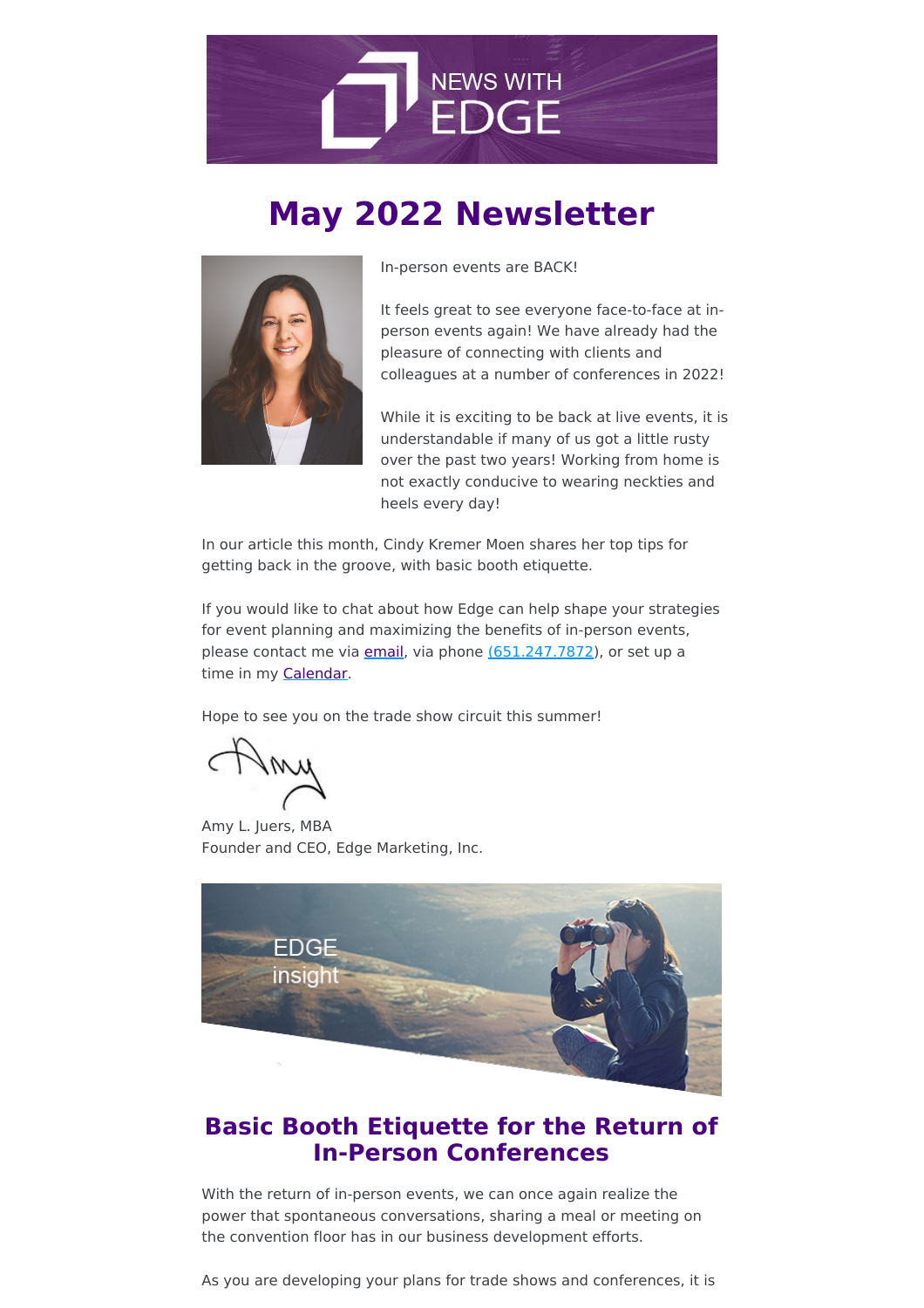a good idea to remind your sales team of some simple booth etiquette guidelines that will help them – and your company – make the best possible first impression with new prospects.

### **FULL [ARTICLE](https://edgemarketinginc.com/basic-booth-etiquette-for-the-return-of-in-person-conferences/) ON EDGE WEB SITE**

### **About the Author:**

Cindy Kremer Moen has helped Edge Marketing clients with strategies and tactics to meet their goals since 2006. She and her husband have two college-aged sons and recently relocated to fulfill a lifelong dream of living near the shores of Lake Superior.





# **[Attorney](https://www.attorneyatwork.com/5-ways-to-create-your-path-benefits-of-positivity/) at Work**

5 Ways to Create Your Path to Positivity

# **CPA [Practice](https://www.cpapracticeadvisor.com/firm-management/article/21266316/firm-management-lessons-from-the-grocery-store) Advisor**

Firm Management Lessons from the Grocery Store

### **[Legaltech](https://www.law.com/legaltechnews/2022/05/13/the-three-cloc-2022-insights-likely-to-shape-the-future-of-legal-ops/) News**

The 3 CLOC 2022 Insights Likely to Shape the Future of Legal Ops

How to break down barriers for women in accounting

# **[WIPL](https://www.event.law.com/corpcounsel-wipluk/1484635) UK**

May 18-19, 2022 London

**[ENGAGE](https://www.aicpaengage.com/) 22** June 6-9, 2022 Las Vegas, NV Hybrid

# **[Accounting](https://www.accountingtoday.com/opinion/how-to-break-down-barriers-for-women-in-the-male-dominated-accounting-industry) Today**

# **Scaling New [Heights](https://www.woodard.com/2022-scaling-new-heights)** June 19-22, 2022 Orlando, FL

**[ILTACON](https://www.iltacon.org/home)** August 21-25,

2022 National Harbor, MD

### **Have your say:**

Cast [your](https://www.surveymonkey.com/r/BestofTLI2022) vote for the top vendors serving the Pennsylvania legal community.

If you agree that Edge is a leader in PR and marketing for the legal industry, please consider voting for us in question 57.

Voting closes on June 3rd!